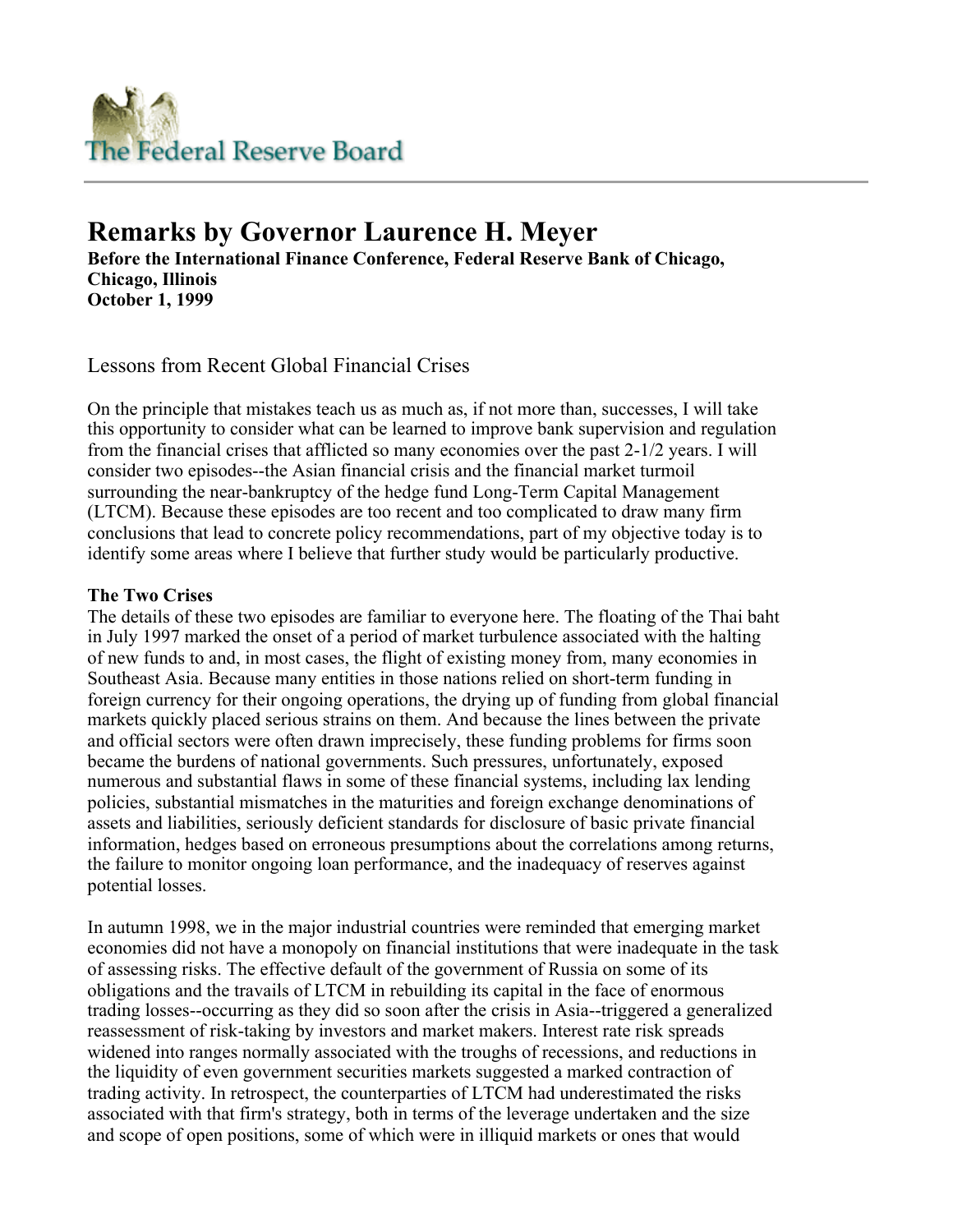become illiquid if attempts were made in scale to close out positions. Many firms dealing with LTCM quickly found themselves with a considerably greater potential exposure to loss than they had bargained for, both directly on their credits to LTCM and--should the hedge fund have failed and prices moved as its positions were liquidated--indirectly in their own trading books and on some of their other outstanding credits.

## **Some Tentative Lessons and Responses**

I take three lessons away from this experience and suggest a like number of supervisory and regulatory responses.

As for the lessons, first, measures of direct risk-taking can provide misleading assessments of overall exposure in an environment with so many interconnections. The direct lending exposure of most global financial institutions to Thailand, Malaysia, and Korea was limited at the time. However, proxy hedging of country risks in international financial markets propagated shocks across national borders beyond that called for by direct trade and financial linkages alone, spreading the initial problems in Asia to many other markets. Simply, those entities with direct exposure to troubled credits sometimes took offsetting hedging positions in obligations of other economies that traded in deeper and more-liquid markets on the theory that the usual correlation among returns in that asset class would trim at least some of their potential losses. In the process, those deeper markets used for hedging purposes, including ones in Hong Kong, Australia, Brazil, and Mexico, suffered their own downdrafts at the peak of the Asian crisis. Similarly, concerns about the potential fire sale of LTCM's assets, as well as the efforts of counterparties to rebalance their positions in advance of possible failure of the hedge fund, produced wide swings in many financial prices and contributed to a drying up of market liquidity. As a result, institutions with no direct exposure to Asian economies, Russia, or LTCM found themselves caught flat-footed.

Second, regulators and industry participants in industrial countries have reason to be proud that improvements in capital, regulatory structure, and risk management over the years allowed depository institutions to weather the storms without substantial adverse effects. Exposures to emerging market economies were much more limited in this episode when compared with the debt crisis of the early 1980s. For instance, on the eve of the debt crisis in 1982, U.S. banks'direct exposure to Latin America ran about 125 percent of their capital, and for the largest banks, it was more than 180 percent of capital. In contrast, in mid-1997, U.S. banks' direct credit exposure to *all* emerging markets was around one-third of their capital. These lower exposures reflect, to an important degree, a better management of risk that recognizes the importance of diversification across asset classes.

Third, regulators and industry participants also have reason to be humble. Few would have predicted that the floating of the Thai baht would topple dominoes all over the region with such force. And the almost universally accepted opinion of the risk-taking prowess of LTCM proved mistaken in retrospect. These examples should serve as a reminder that we will not be able to know where, when, or with how much force the next crisis will hit. However, one of the surest lessons of history is that there will be a next crisis, a crisis that will share some attributes of the ones that came before while offering new challenges in its own right.

And that brings us to the appropriate responses: First, in preparation for the next round of problems, supervisors and regulators should reinforce efforts to get the basics right. For all the talk of financial wizardry that allows the unbundling and transferring of risks and the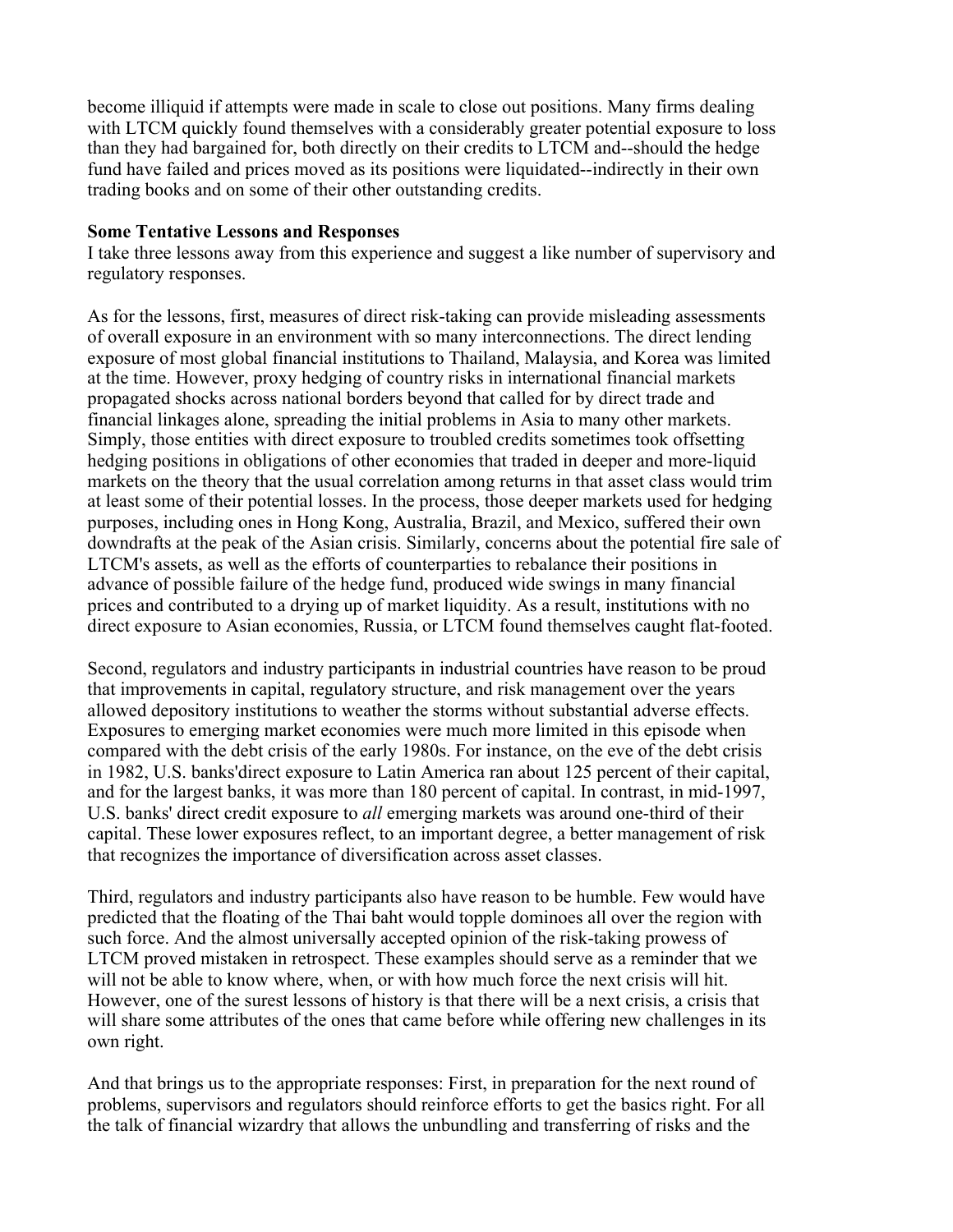lightening speeds of transmission that occupy so much attention, I would like to remind everyone that, by and large, the mistakes of the past few years were rather humdrum. In Asia, there were widespread failures of supervision and regulation, including the failure to enforce limits on lending to individual entities, to appreciate the implications of overreliance on potentially changeable short-term sources of funding, to evaluate repayment risk on a timely basis, and to react quickly as problems emerged. In industrial countries, it was a widespread misassessment of counterparty risk. Whether lulled by the collateral provided for credit exposure by each daily marking to market or the lofty reputation of the principals of the firm, counterparties failed to provide an effective check on the leverage of LTCM.

That said, we should appreciate that in the United States and Europe, bank supervision and regulatory capital standards worked well in protecting the banking system. Thus, a second item on my list of responses to the recent financial crisis is that work must continue to determine the incremental improvements that can be put in place within the existing structure, especially including supplementing those efforts with an increased reliance on market discipline.

And a third important response is to recognize that these incremental improvements will be more drastic for some institutions and less drastic for others. The general principle, I think, is that the complexity and focus of both the supervisory examination and the capital requirements should be determined by the complexity, diversity, and perhaps the scale of the organization being examined. This suggests not only different approaches *across* nations but also different approaches *within* nations. A one-size-fits-all supervisory and regulatory framework is simply inconsistent with the existing and evolving banking structure. Banks are just too different, with different risk profiles, risk controls, strategies, and approaches to managing risks to be supervised and regulated by one yardstick. *Similar* institutions should be supervised and regulated *similarly*, and *different* institutions *differently*. The consultative document released by the Basel supervisors in June recognizes this multitrack approach

#### **Agendas for Action**

#### *By the United States*

In the United States, this suggests that the current structure of supervision and regulation- including minimum capital rules--probably does not have to be changed very much for most banks and perhaps can even be simplified for some. But there is a small subset of megabanks, who through growth and consolidation have reached a scale and diversity that would threaten the stability of financial markets around the world in the event of their failure--or even if they faced severe stress under certain circumstances. For these larger, complex banking organizations, the Federal Reserve has already begun a different supervisory focus, and we believe that further modifications are required in both that approach and capital regulations.

We have chosen about thirty U. S. banking organizations--about one-third subsidiaries of foreign banks, by the way--whose scale, complexity, and diversity distinguish them from other organizations, especially the role that they play in U.S. and world financial markets. For each of these large, complex banking organizations--creatively known as LCBOs in supervisory circles--we have established dedicated teams of examiners, assisted by roving teams of specialists in payments systems, risk management, information technology, financial engineering, and modeling. Each examiner team is headed by a Central Point of Contact, and that team is dedicated full-time to understanding and supervising everything about that organization--especially its risk profile, risk controls, and strategy. Just as each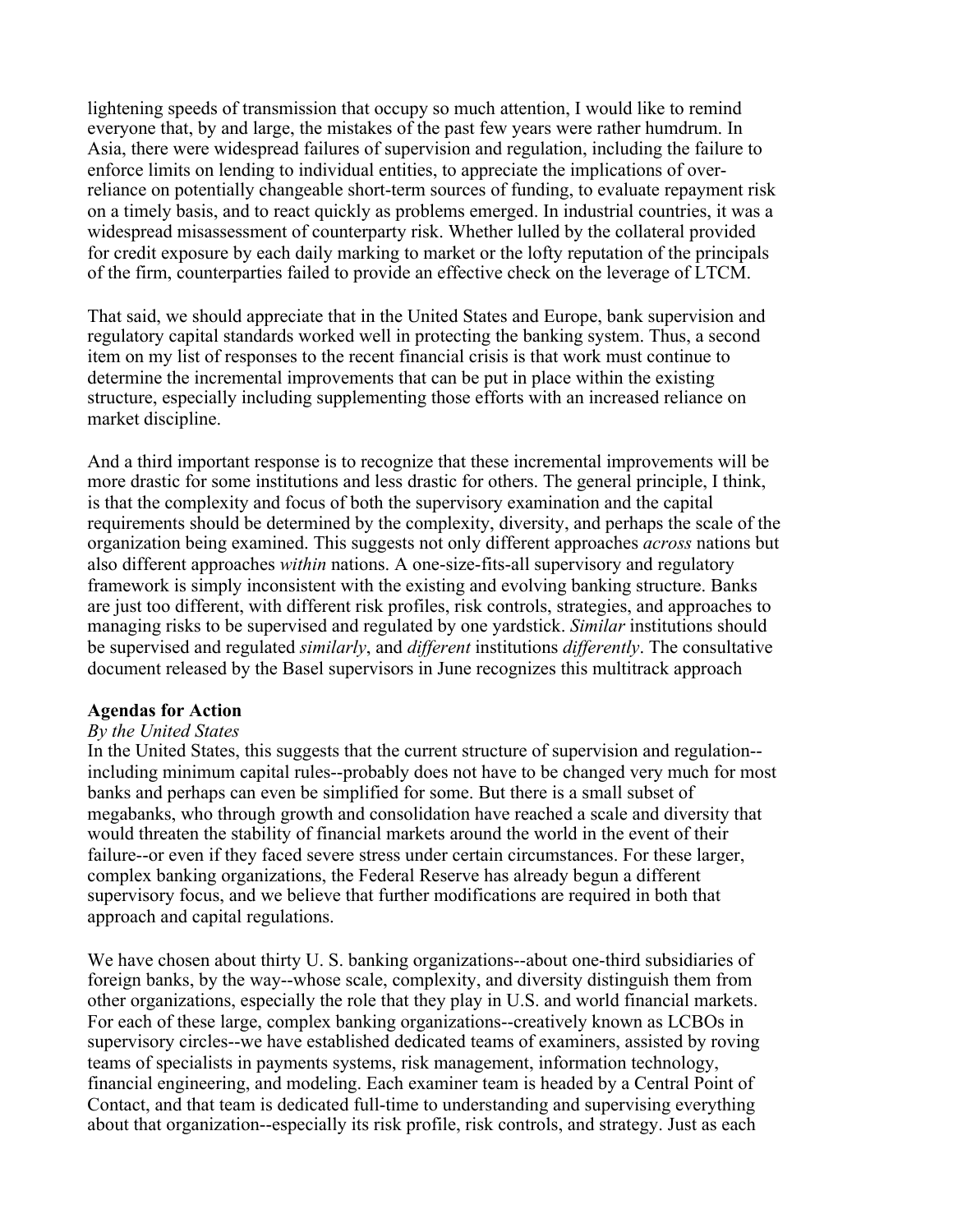institution is different, the team is supplemented by different experts as needed. As these institutions grow more sophisticated and complex, our challenge is to attempt to develop the skills to evaluate their activities.

But scale and complexity imply that the supervisor cannot alone accomplish the job, or at least cannot do so without a degree of intrusion and network of rules and regulations that would be simply inconsistent with the need for flexibility and rapid response by financial businesses operating in an increasingly complex market environment. We have no choice, therefore, but to rely increasingly on market discipline as both a supplement to supervision and regulation and as a source of information to the supervisors. Such market discipline- which in practice can best be applied only to those large institutions that rely significantly on uninsured on- and off-balance-sheet liabilities to finance their activities--requires a larger scale and scope of public disclosure than so far has characterized banking, even with the substantial disclosures already made by large U.S. banks. Information on the risk categories of credit exposure, credit concentration, and exposure retained in securitizations is an example of the kind of disclosure that may be required if the cost and availability of funding is to truly reflect the riskiness of individual institutions.

Capital regulation for LCBOs also must change. Best-practice banks in the United States have already begun the process of risk-categorizing their portfolios and using historical data to establish *internal* capital allocations, loan loss reserving, and pricing. Our examiners have been instructed to begin evaluating these systems and urging their improvement. We have also begun work on how best to tie the *required* minimum capital regulation for an *individual* large bank directly into its *own* internal risk-profiling system, rather than to one or even multiple externally defined "risk buckets." This isn't going to be easy. The U.S. regulators and our colleagues abroad are hard at work on how to do it. At the outset, I am sure, the approach will be relatively simple, but as both banks and supervisors learn, it will become more sophisticated.

The framework for LCBOs in the United States, then, will be based on the three pillars discussed in the Basel Supervisors consultative paper: market discipline, supervision, and capital regulation. My personal view is that in the near term we will have to rely more on supervision, supplemented increasingly by market discipline, as we develop and deploy the revised capital regulations.

# *By Emerging Market Economies*

In emerging market economies, national authorities have to develop the expertise in supervision and regulation to monitor activities of complex financial organizations and foster enhanced risk management practices in their local industry. But we must appreciate that such experience accumulates only over time. In the interim, national authorities may well want to consider supplementing their supervisory and regulatory framework with quantitative restrictions that limit risk-taking. When the skills to interpret regulations flexibly are in short supply, national authorities might prefer to bind themselves to simple rules. Such rules presumably would be structured to prevent the outsized behaviors that in the past have preceded financial crises, such as extremely rapid growth in lending for property development or a large share of real estate loans on depositories' balance sheets.

I would also like to point out that the institutional depth to both manage and examine complex banking organizations need not always be home grown. While I appreciate the natural sensitivities of countries trying to build their own economic capabilities, emerging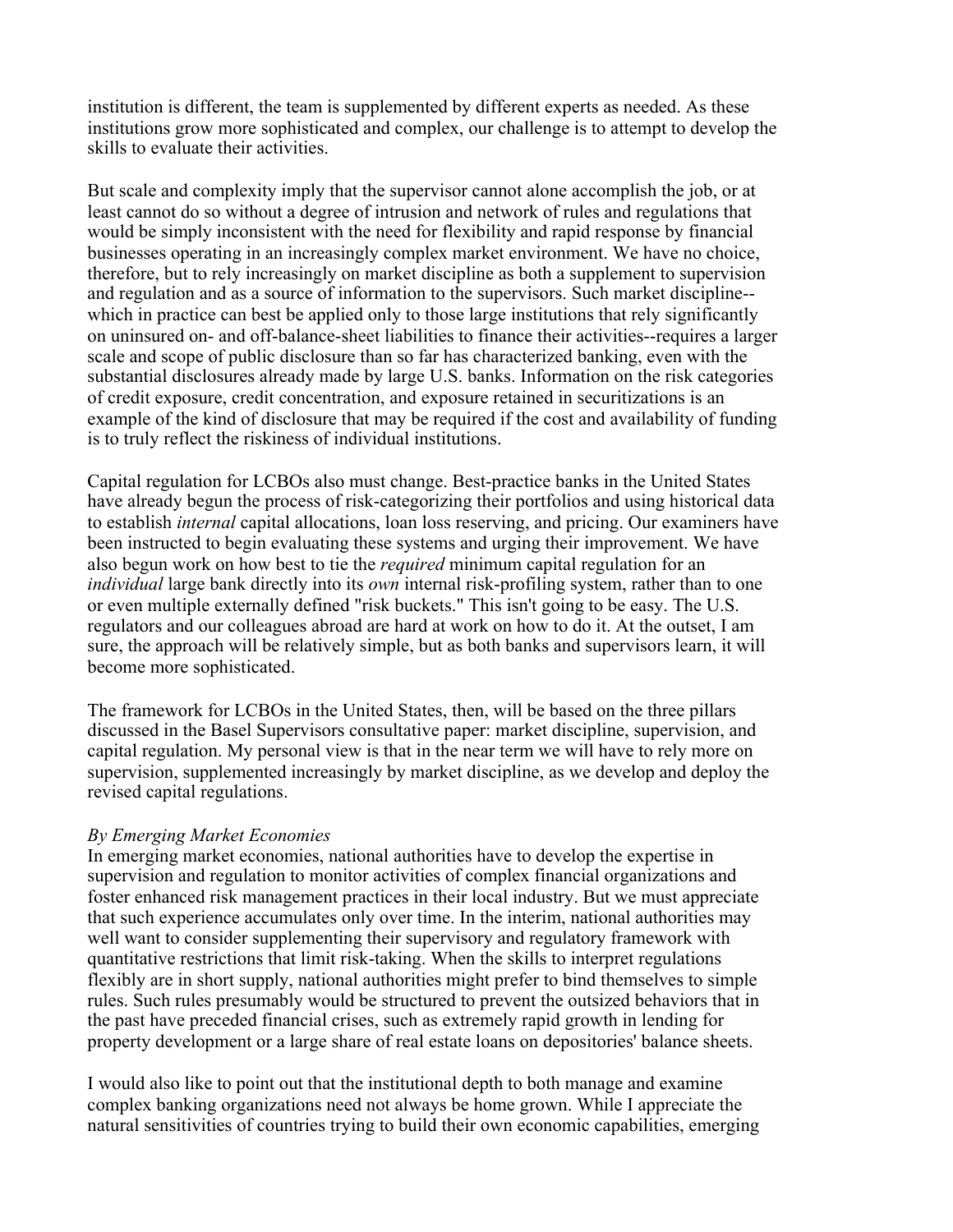market economies seeking to strengthen their own financial systems should not restrict--and, indeed, may want to encourage--entry by foreign banks. Foreign banks will bring with them the human and financial capital that can raise the level of financial expertise for the entire industry, to the benefit of local banking services. The presence of such global banks will also foster the development of complementary institutions, such as credit-rating agencies and accounting firms, that will be valuable for both local institutions and national supervisors. Those foreign banks also will likely have access to strong parents, implying that the resources that can be applied to quelling financial turmoil will extend beyond the limits of the national central bank.

## *By International Organizations*

We must also recognize that the agendas for strengthening banking systems in industrial and emerging market economies are intertwined. There are important cooperative advances to be made, starting with progress on monitoring compliance with international standards. But all the effort in establishing standards and guidelines will go for naught if there are not clear, comprehensive procedures for monitoring the performance of banks in meeting them and incentives for adopting them. Part of this, no doubt, will require strengthening cooperation among national supervisors. Many financial institutions have increased their global reach, and those who have not are still affected by development abroad. Supervisors must therefore also strengthen their connections outside their national markets.

While the events of the last few years that have buffeted world markets caught us by surprise, they were not a total surprise. With the benefit of hindsight, we can pick out warning signals in some countries that were missed in advance of the Asian crisis, including an overreliance on leverage, a troubling buildup of short-term financing, and an overvalued exchange rate. With LTCM, there was similar excessive leverage and reliance on short-term financing arrangements. Going forward, international organizations and national authorities will have to invest more resources in monitoring markets for signs of stress. While there is not a single indicator of banking or balance-of-payment crises, the tracking of financial market prices in many markets and financial flows across borders should help to identify trouble spots. Where appropriate, national authorities should consider broadening the information they collect.

Complementary to these efforts, national authorities can take steps to facilitate transparency within markets. The key to avoiding excessive leverage is the market discipline that should be provided by market participants' creditors and counterparties. But market discipline works well only if counterparties share sufficient information to allow reliable assessments of their risk profiles. Supervisors need to ensure that, before establishing credit relationships, regulated entities have a clear picture of a counterparty's risk profile and have ensured that information relevant to that relationship will be available on a sufficiently timely and ongoing basis. Public disclosure also has an important role to play, and authorities should make sure that appropriate requirements are in place. To be sure, public disclosure is unlikely to be sufficiently timely or detailed to meet the needs of creditors. Still, it is essential to protect retail depositors and investors, and it provides a standardized framework from which customized bilateral disclosures can be drawn and elaborated.

Lastly, industrial countries have the responsibility to assist in the training of supervisors in emerging market economies, an area in which, I am pleased to say, we in the Federal Reserve System have been active for a while. We cannot afford not to take this responsibility, and in this regard, virtue is more than its own reward. We benefit in such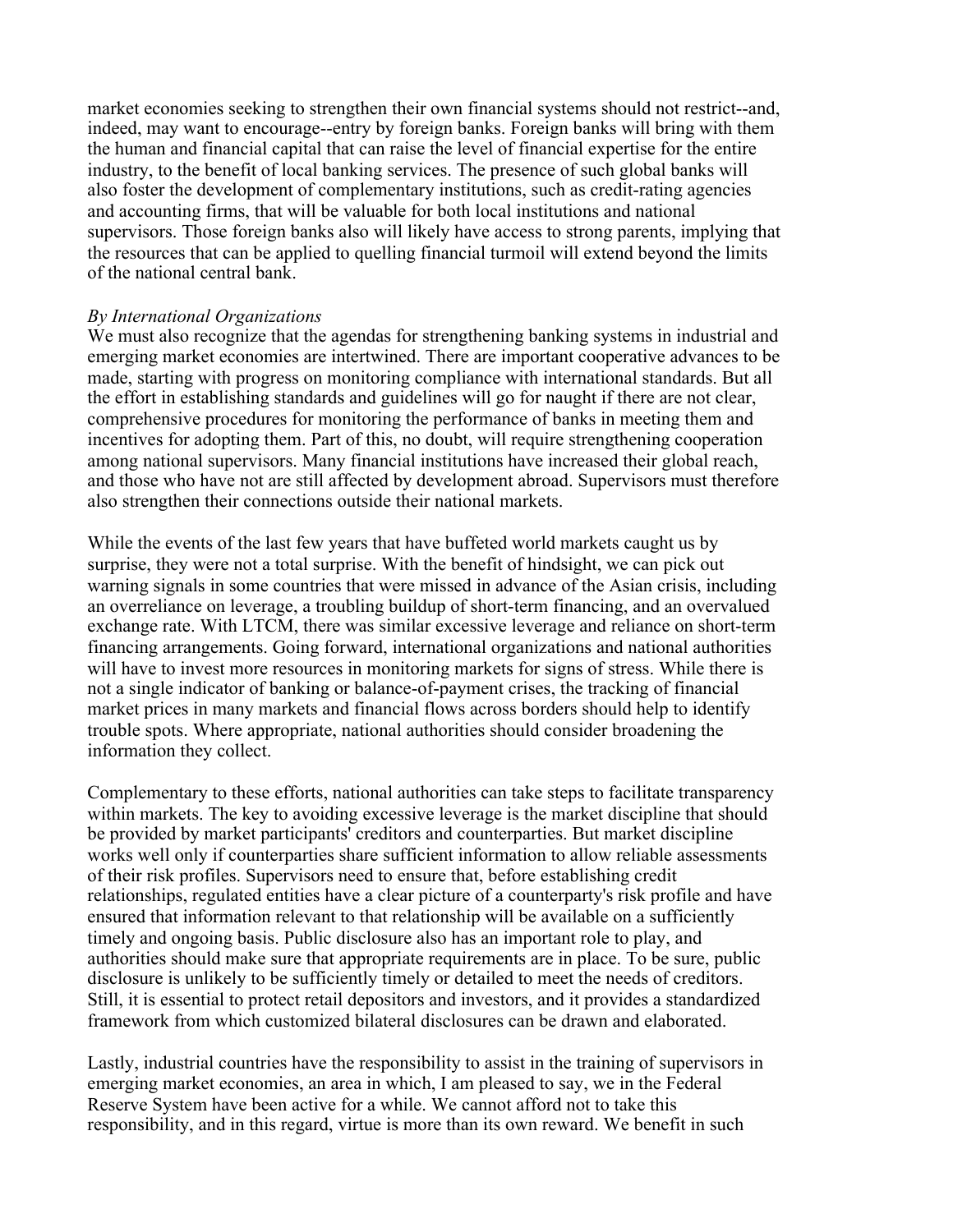technical assistance by strengthening our contacts with supervisors abroad, which is important when examining internationally active institutions based here at home, and by reducing the potential for adverse shocks from abroad.

# **Issues for Further Consideration**

As I noted, one of the contributing factors to Asian financial distress was the ill-considered buildup of short-term foreign currency borrowing by banks in these nations from banks in industrial countries. Some have attributed such behavior to the effects of an inappropriately low capital charge in the Basel Accord for short-term interbank credit extensions. They argue that the experience requires an increase in capital charges in order to effectively control the quantity of interbank loans.

I do believe that we, in fact, should question the treatment of interbank credit by the Accord. Credit risk, in my view, ought to be determined by the specific circumstances of the individual borrower. If that borrower is really the sovereign, let us be up front about it. If the borrower is really a bank, its capital classification should not be determined simply by its home country. The Capital Accord should not lend its support to the unfortunately traditional presumption of external creditors that countries need to stand behind all external borrowings by their banks. So, by all means, I am firmly in the camp for adjusting interbank capital charges. But, I doubt that an alignment of risk weights for interbank credit itself would have had much effect on the borrowing and lending behavior we saw in the runup to the Asian financial crisis.

This is not to say that interbank lending has not been a problem. But the problem may be us. That is, we have created a significant moral hazard by, in effect, making lending banks whole, and even increasing their returns, when the borrowing banks in emerging nations are unable to meet their obligations. When confronted with the reality, no authority has been willing to face the implications of bank defaults on the losses of the lending banks or the implications of the unavailability of new bank credit for the nation in default. But our perfectly rational short-run decisions create the incentive for lending banks to do the same thing again, and again, and again. Returns are reasonably high, and risk to them is reasonably low.

The issue is clearly the short-run-long-run tradeoff and I do not have much to add to the argument about interbank lending other than that some change in the architecture and process must be made or the cycle will continue; and that change must involve some genuine risk-taking by the lending banks if we are to reduce, if not eliminate, the moral hazard we have created.

# **Conclusion**

A final word about short-run-long-run tradeoffs. Some have argued that both risk-sensitive capital charges and market discipline will be pro-cyclical. The rationale, as I understand it, is that following a peak, as economic conditions deteriorate, evaluations of risk will change, and risk premiums will rise. As more potential borrowers are viewed as riskier, banks will be even less willing to lend so as to avoid facing higher capital charges or higher borrowing costs or less availability in the market. In an improving economy, the opposite occurs. As one of my colleagues states, the problem with market discipline and risk-based capital is that they work. If and as they work, we may well observe what the critics note. But, that shortrun effect has to be evaluated against the long run, and a judgment reached about the terms of the tradeoff. For in the long run, both market discipline and risk-based capital charges